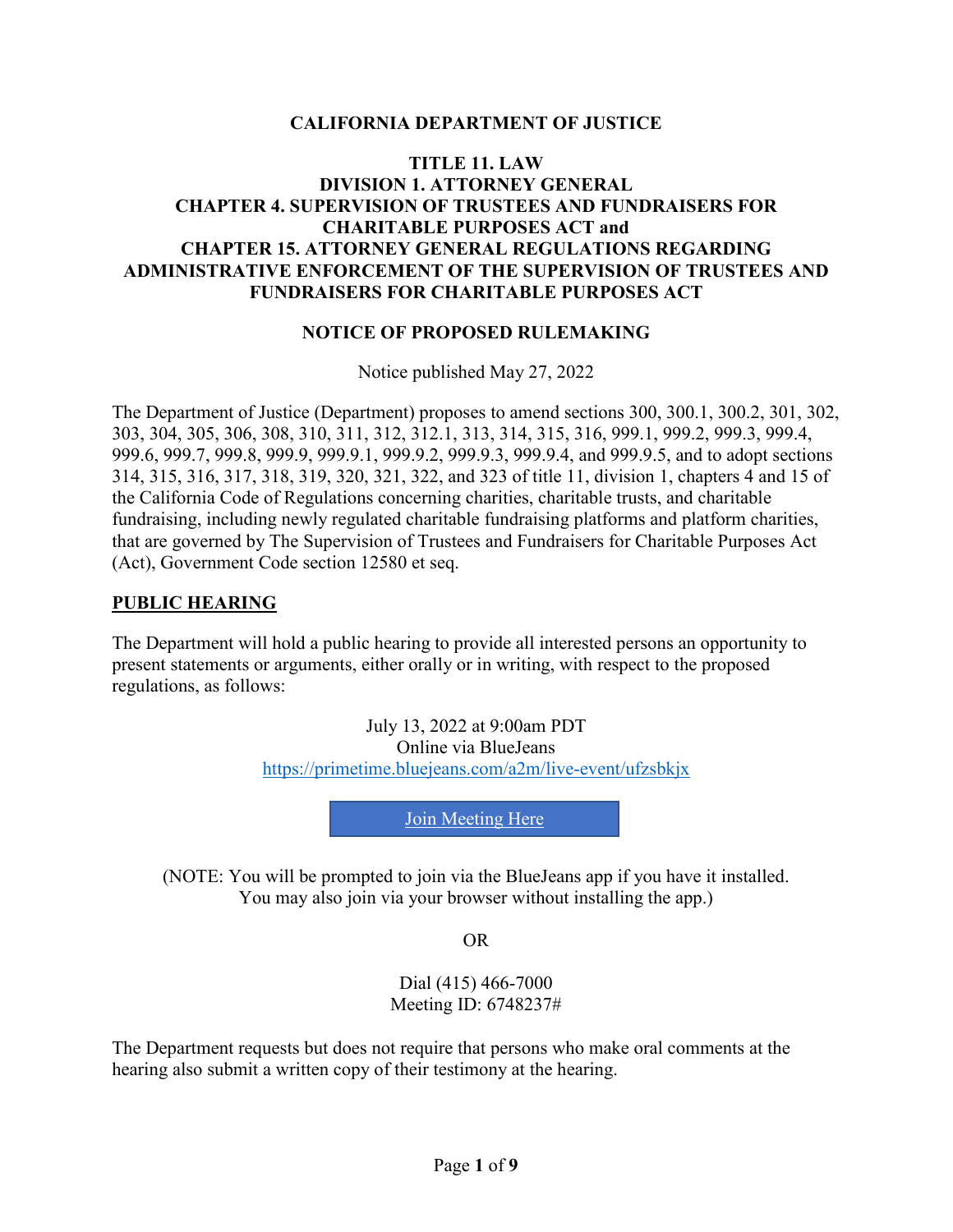## **WRITTEN COMMENT PERIOD**

Any interested person or their authorized representative may submit written comments relevant to the proposed regulatory action. The written comment period closes on July 12, 2022 at 5:00pm. Only written comments received by that time will be considered. Please submit written comments to:

> Department of Justice Office of the Attorney General Charitable Trusts Section Attn: Brian Armstrong, Deputy Attorney General 455 Golden Gate Ave., Suite 11000 San Francisco, CA 94102-7004 (415) 510-3758 [charities.regulations@doj.ca.gov](mailto:charities.regulations@doj.ca.gov)

NOTE: Written and oral comments, attachments, and associated contact information (e.g., address, phone, email, etc.) become part of the public record and can be released to the public upon request.

# **AUTHORITY AND REFERENCE**

Authority: Sections 12581, 12585, 12586, and 12587, 12590, 12598, and 12599.10, Government Code; Sections 5914 and 5918, Corporations Code.

Reference: Sections 11400 et seq., 11425.10, 11425.60, 11500 et seq., 11517, 11518.5, 11519,12581, 12581.2, 12582, 12582.1, 12583, 12584, 12585, 12586, 12586.1, 12587, 12587.1, 12588, 12589, 12590, 12591, 12591.1, 12594, 12595, 12596, 12597, 12598, 12599, 12599.1, 12599.2, 12599.3, 12599.5, 12599.6, 12599.7, 12599.8, 12599.9 and 12599.10, Government Code; Sections 2205, 5008.6, 5142, 5223, 5225, 5226, 5227, 5230, 5231, 5232, 5233, 5235, 5236, 5237, 5238, 5239, 5240, 5250, 5260, 5617, 5813.5, 5820, 5913, 5914, 5918, 5920, 6010, 6215, 6320, 6510, 6611, 6612, 6613, 6617, 6716, 6721, 6810, 6910, 7142, 7223, 7225, 7231, 7233, 7236, 7237, 7238, 7616, 7820, 7913, 8010, 8510, 8611, 8612, 8613, 8616, 8723, 8810, 9230, 9633, 9640 and 9680, Corporations Code; Sections 17510, 17510.2, 17510.25, 17510.3, 17510.4, 17510.5, 17510.8, 17510.85 and 17510.9, Business and Professions Code; Section 23775, Revenue and Taxation Code.

#### **INFORMATIVE DIGEST/POLICY STATEMENT OVERVIEW**

#### **Summary of Existing Laws and Regulations:**

The Act provides the Attorney General with enforcement and supervisory powers over all charitable corporations, unincorporated associations, trustees and other legal entities holding property for charitable purposes, commercial fundraisers for charitable purposes, fundraising counsel for charitable purposes, and commercial coventurers. The Act establishes the Registry of Charitable Trusts, which is administered by the Department of Justice. (Gov. Code, § 12587.1.) Organizations and persons subject to the Act are required to register and file periodic reports with the Attorney General, among other requirements. (Gov. Code, §§ 12585, subd. (a), 12586,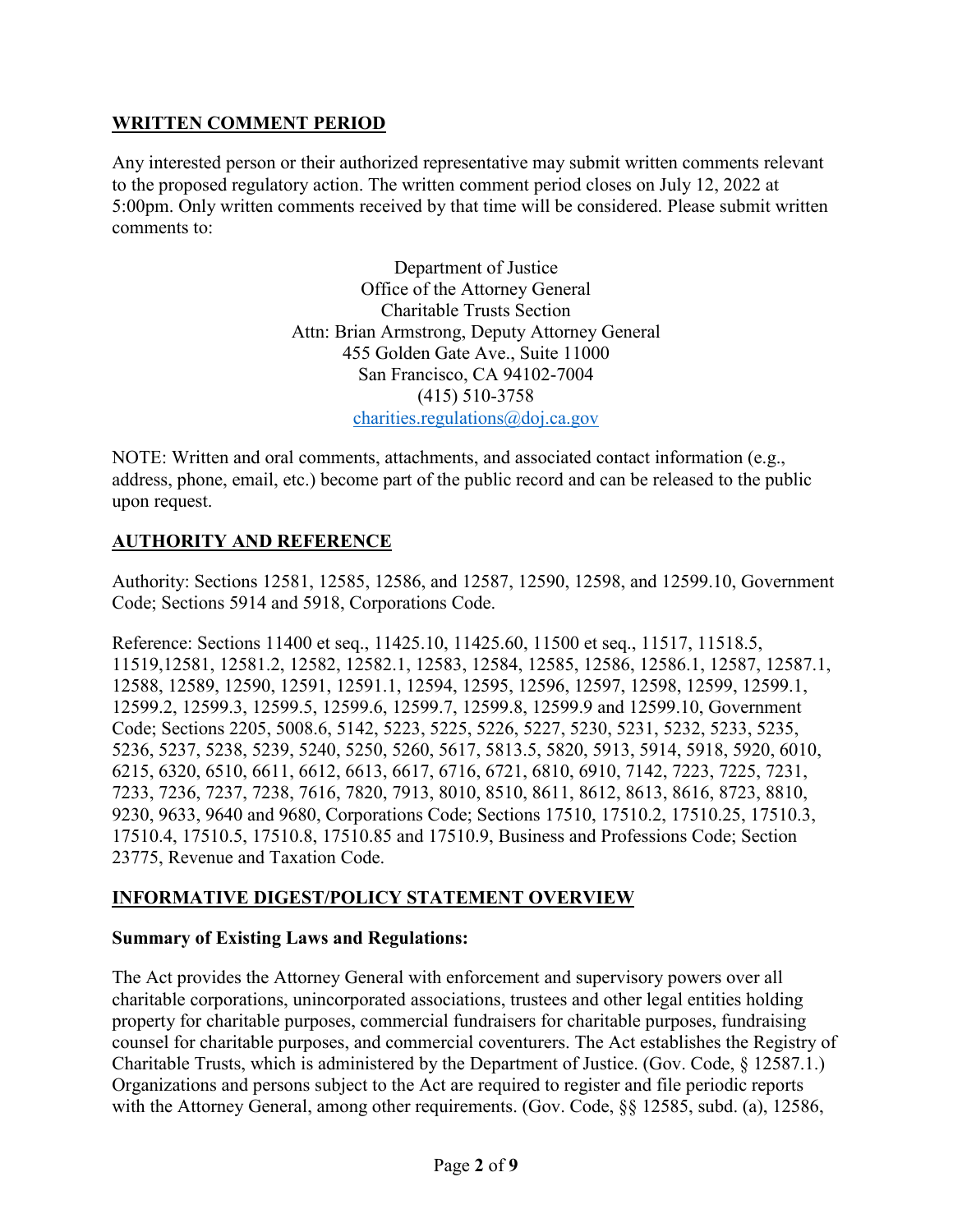12599, 12599.l, 12599.2.) The Attorney General is authorized to make rules and regulations regarding the Act, including the time for filing reports, the content of such reports, and the manner of executing and filing them. (Gov. Code, §§ 12586, subd. (b), 12587.)

The Act prohibits specified acts and practices in the planning, conduct, or execution of any solicitation or charitable sales promotion, including using any unfair or deceptive acts or practices in solicitations or charitable sales promotions, engaging in any fraudulent conduct that creates a likelihood of confusion or misunderstanding, and misrepresenting or misleading anyone in any manner to believe that another person sponsors, endorses, or approves a charitable solicitation or charitable sales promotion when that person has not given consent in writing to the use of the person's name for these purposes. (Gov. Code, § 12599.6.) The Act also prohibits representing that any part of the contributions solicited by a charitable organization will be given or donated to any other charitable organization unless that organization has consented in writing to the use of its name prior to the solicitation. (Gov. Code, § 12599.6.)

Assembly Bill (AB) 488 amends the Act and, effective January 1, 2023, establishes that charitable fundraising platforms and platform charities are trustees for charitable purposes subject to the Attorney General's supervision. Pursuant to AB 488, the newly enacted Government Code section 12599.9 defines "charitable fundraising platform" to mean certain persons or legal entities that use the internet to provide a website, service, or other platform to persons in this state, and perform, permit, or otherwise enable acts of solicitation to occur. (Gov. Code, § 12599.9, subd. (a).) The solicitation acts include soliciting donations intended for recipient charitable organizations referenced on the platform, permitting persons who use the platform to solicit donations intended for recipient charitable organizations, referencing charitable organizations to receive donations based on purchases made or other activity performed by persons who use the platform, and providing a customizable platform to charitable organizations that solicit or receive donations through the platform. (Gov. Code, § 12599.9, subd. (a)(1).) A "platform charity" is a trustee or charitable corporation that facilitates acts of solicitation on a charitable fundraising platform, including soliciting donations through a charitable fundraising platform for itself from donors who use the platform with the implied or express representation that the platform charity may grant donations to recipient charitable organizations, or granting funds to recipient charitable organizations based on purchases made or other activity performed by persons who use the platform. (Gov. Code, § 12599.9, subd. (a)(5).)

Government Code section 12599.9 requires a charitable fundraising platform, before soliciting, permitting, or otherwise enabling solicitations, to register with the Attorney General's Registry of Charitable Trusts, under oath, on a form provided by the Attorney General. Government Code section 12599.9 requires persons or entities that meet the definition of a charitable fundraising platform and platform charity to register as a charitable fundraising platform. Government Code section 12599.9 requires annual renewal of registration, and for the Attorney General to impose registration and renewal fees and deposit revenues in the Registry of Charitable Trusts Fund, for use as specified. (Gov. Code, § 12599.9, subd. (b).)

Government Code section 12599.9 requires a charitable fundraising platform to file annual reports, under oath, with the Registry of Charitable Trusts on a form provided by the Attorney General. Government Code section 12599.9 restricts a charitable fundraising platform or platform charity to soliciting, permitting, or otherwise enabling solicitations, or receiving,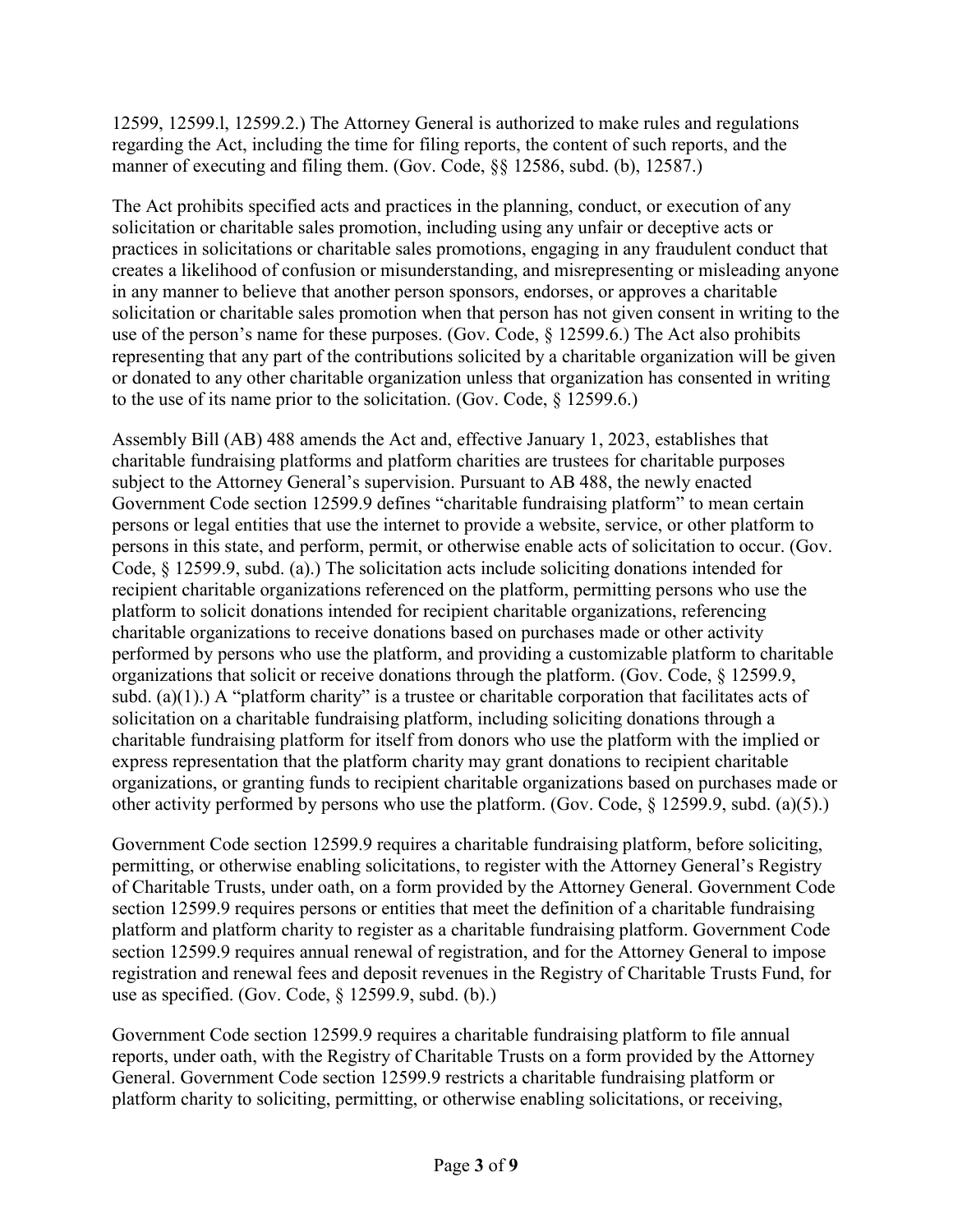controlling, or distributing funds from donations for recipient or other charitable organizations in good standing, as defined. Government Code section 12599.9 requires a charitable fundraising platform or platform charity to provide prescribed conspicuous disclosures that prevent a likelihood of deception, confusion, or misunderstanding before a person can complete a donation or select or change a recipient charitable organization. (Gov. Code, § 12599.9, subds. (c)-(e).)

Government Code section 12599.9 requires a charitable fundraising platform or platform charity to obtain the written consent of a recipient charitable organization before using its name in a solicitation. Written consent is not required for certain acts of solicitation if specific requirements are met. Government Code section 12599.9 requires a charitable fundraising platform or platform charity to promptly provide a tax donation receipt after donors contribute. Government Code section 12599.9 prohibits a charitable fundraising platform or platform charity from diverting or otherwise misusing the donations received through solicitation on the charitable fundraising platform, and requires the entity to hold them in a separate account and to ensure donations and grants of recommended donations are sent promptly to recipient charitable organizations with an accounting of any fees imposed for processing the funds. (Gov. Code, § 12599.9, subds. (f)-(h).)

Lastly, Government Code section 12599.10 requires the Attorney General to establish rules and regulations they determine to be necessary for the administration of Government Code section 12599.9, in accordance with prescribed requirements. (Gov. Code, § 12599.10.)

## **Effect of the Proposed Rulemaking:**

The proposed rulemaking amends the Department's regulations consistent with the revised statutes and newly enacted statutes. The forms incorporated by reference similarly implement the registration and reporting requirements created by the new statutes.

# **Anticipated Benefits of the Proposed Regulations:**

Under California law, the Attorney General oversees charities, charitable trustees, professional fundraisers and other persons or legal entities that hold or solicit charitable donations to safeguard charitable assets for the charitable beneficiaries, ensure donations are used for their intended purposes, and to protect the public and charities from fraud and deceptive or unfair solicitations. The proposed regulations regulate and supervise persons and entities soliciting charitable donations on internet platforms. Soliciting and giving charitable donations over internet platforms has grown exponentially in recent years, and the proposed regulations allow the Attorney General to properly supervise charitable fundraising platforms and platform charities to better protect the public from deceptive or unfair charitable solicitations occurring through the platforms, and to safeguard the solicited donations for the benefit of charities and the people of California who receive assistance from them. The Legislature adopted AB 488 to address the lack of specific authority to provide oversight over charitable fundraising platforms and platform charities that operate in California. These entities did not typically register and report under existing registration categories in spite of holding charitable assets or soliciting charitable donations. The newly enacted statutes and proposed regulations allow charitable fundraising platforms and platform charities to report aggregate and more relevant information about charitable donations solicited through their platforms consistent with their record keeping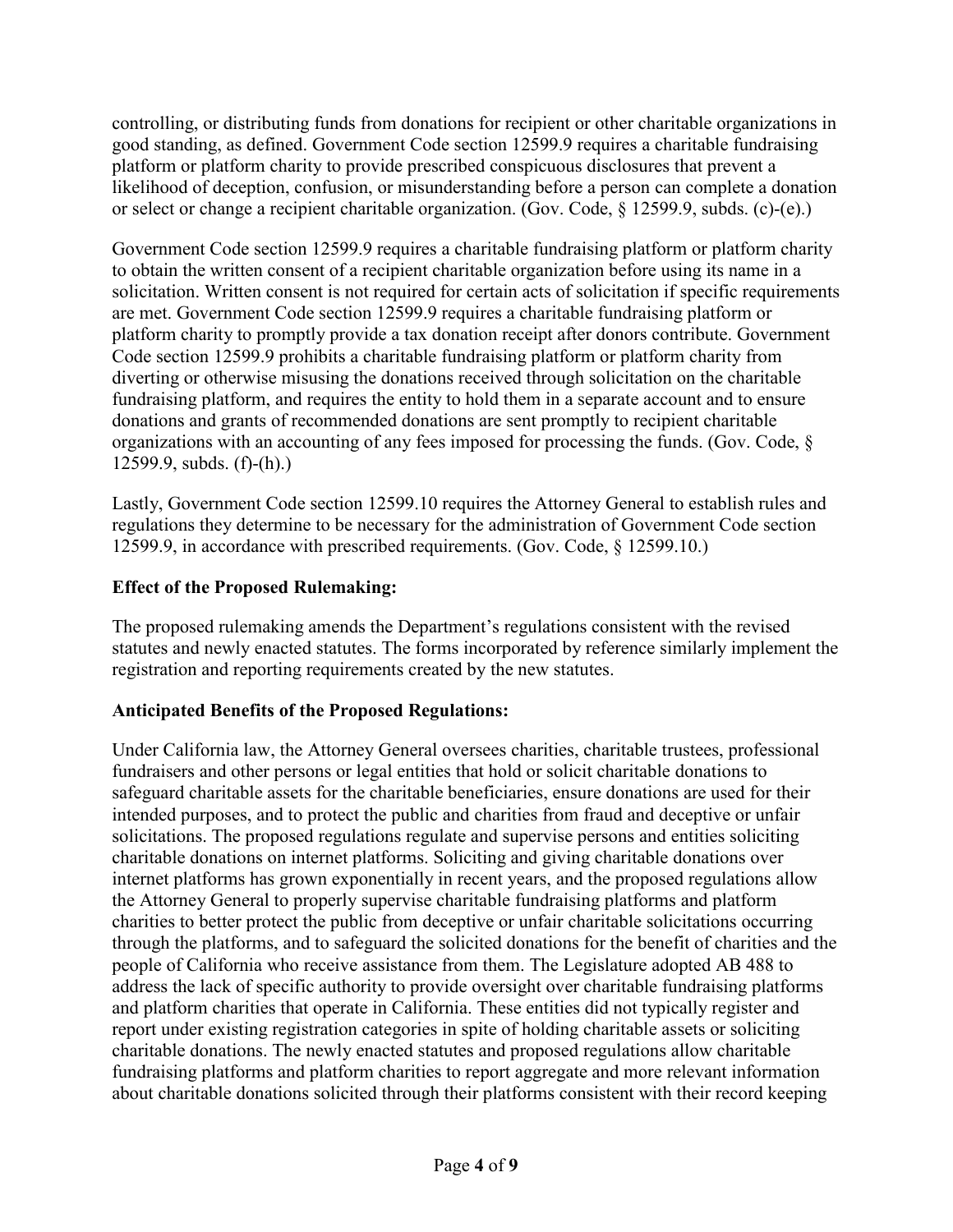practices, rather than submitting reports for each charity individually, or submitting reports that did not adequately cover their solicitation practices. In addition to increasing protections for the public, the newly enacted statutes and proposed regulations promote transparency and accountability, which will increase donor and consumer confidence in online charitable giving.

### **Comparable Federal Regulations:**

There are no existing federal regulations or statutes comparable to these proposed regulations.

#### **Determination of Inconsistency/Incompatibility with Existing State Regulations:**

The Department has determined that these proposed regulations are not inconsistent or incompatible with existing State regulations. After conducting a review for any regulations that would relate to or affect this area, the Department has concluded that these are the only regulations that concern charitable fundraising platforms and platform charities.

#### **Forms Incorporated by Reference:**

- 1. Initial Registration Form ("Form CT-1" Rev. 01/2023): Section 300.
- 2. Annual Registration Renewal Fee Report, ("Form RRF-1") Rev. 01/2023): Section 301.
- 3. Commercial Fundraiser for Charitable Purposes Annual Registration Form ("Form CT-1CF" Rev. 01/2023): Section 313.
- 4. Commercial Fundraiser for Charitable Purposes ("Form CT-2CF" Rev. 01/2023): Section 313.
- 5. Commercial Fundraiser for Charitable Purposes/Thrift Store Operations ("Form CT-2TCF" Rev. 01/2023): Section 313.
- 6. Commercial Fundraiser for Charitable Purposes/Vehicle Donation Program ("Form CT-2VCF" Rev. 01/2023): Section 313.
- 7. Fundraising Counsel for Charitable Purposes Annual Registration Form ("Form CT-3CF" Rev. 01/2023): Section 313.
- 8. Commercial Coventurer Annual Registration Form ("Form CT-5CF" Rev. 01/2023): Section 313.
- 9. Commercial Coventurer Annual Financial Report Form ("Form CT-6CF" Rev. 01/2023): Section 313.
- 10. Notice of Intent to Solicit for Charitable Purposes Commercial Fundraiser for Charitable Purposes Form ("Form CT-10CF" Rev. 01/2023): Section 313.
- 11. Notice of Intent to Provide Services Related to Charitable Solicitation Fundraising Counsel for Charitable Purposes Form ("Form CT-11CF" Rev. 01/2023): Section 313.
- 12. Initial Registration for Charitable Fundraising Platforms ("Form PL-1" Orig. 01/2023): Section 315.
- 13. Registration Renewal for Charitable Fundraising Platforms ("Form PL-2" Orig. 01/2023): Section 315.
- 14. Notification from Platform Charities ("Form PL-3" Orig. 01/2023): Section 315.
- 15. Annual Report for Charitable Fundraising Platforms or Platform Charities ("Form PL-4" Orig. 01/2023): Section 315.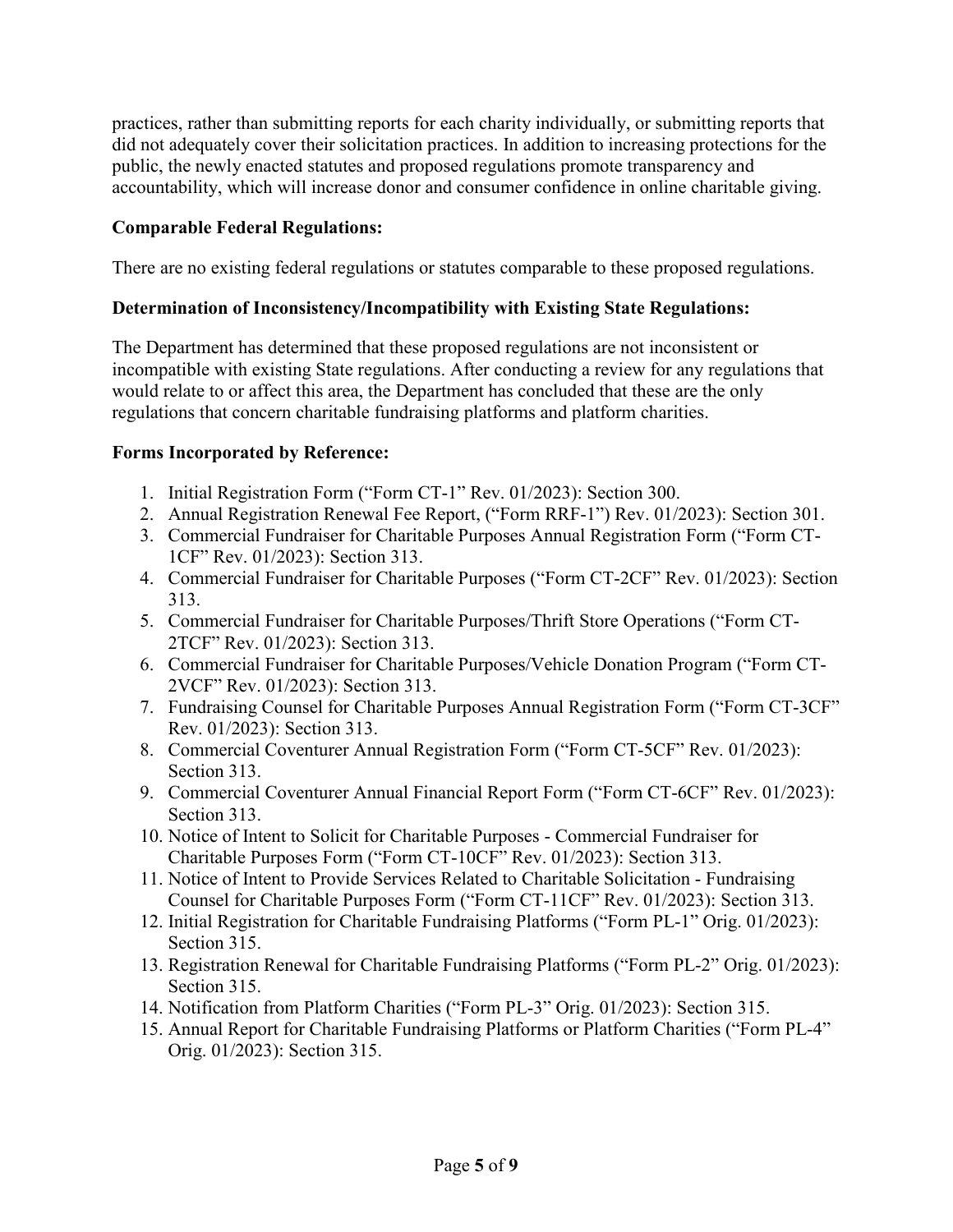### **Other Statutory Requirements:**

None.

## **DISCLOSURES REGARDING THE PROPOSED ACTION**

#### **The Department's Initial Determinations:**

Mandate on local agencies or school districts: None.

Cost or savings to any state agency: The Department's FY 2022-23 expenditures to implement the new statutes and supervise charitable fundraising platforms and platform charities are projected at \$415,000, and FY 2023-24 expenditures are projected at \$659,000. The Department estimates the registration fees for charitable fundraising platforms and platform charities will generate \$650,000 in revenue. Therefore, the Department does not anticipate revenue to exceed expenditures.

Cost to any local agency or school district which must be reimbursed in accordance with Government Code sections 17500 through 17630: None.

Other non-discretionary costs or savings imposed on local agencies: None.

Cost or savings in federal funding to the state: None.

Cost impacts on representative person or business: Charitable fundraising platforms will be required to pay a \$625 registration fee each year. This fee is similar to the \$500 annual registration fee charged to other fundraising professionals (commercial fundraiser, fundraising counsel, commercial coventurer).

Platform charities will be required to register annually as trustees. Although the initial registration fee for platform charities as trustees is \$50, the renewal fees range from \$25 to \$1,200, depending on the platform charity's revenue from the prior year.

#### Significant effect on housing costs: None.

Significant, statewide adverse economic impact directly affecting businesses, including ability to compete: The Department has made an initial determination that that the proposed action will not have a significant statewide adverse economic impact directly affecting businesses, including the ability of California businesses to compete with businesses in other states.

#### **Results of the Economic Impact Assessment (EIA):**

The Department concludes that it is (1) unlikely that the proposal will create or eliminate jobs within the state, (2) unlikely that the proposal will create new businesses or eliminate existing businesses within the state, (3) unlikely that the proposal will result in the expansion of businesses currently doing business within the state.

The Department also concludes that: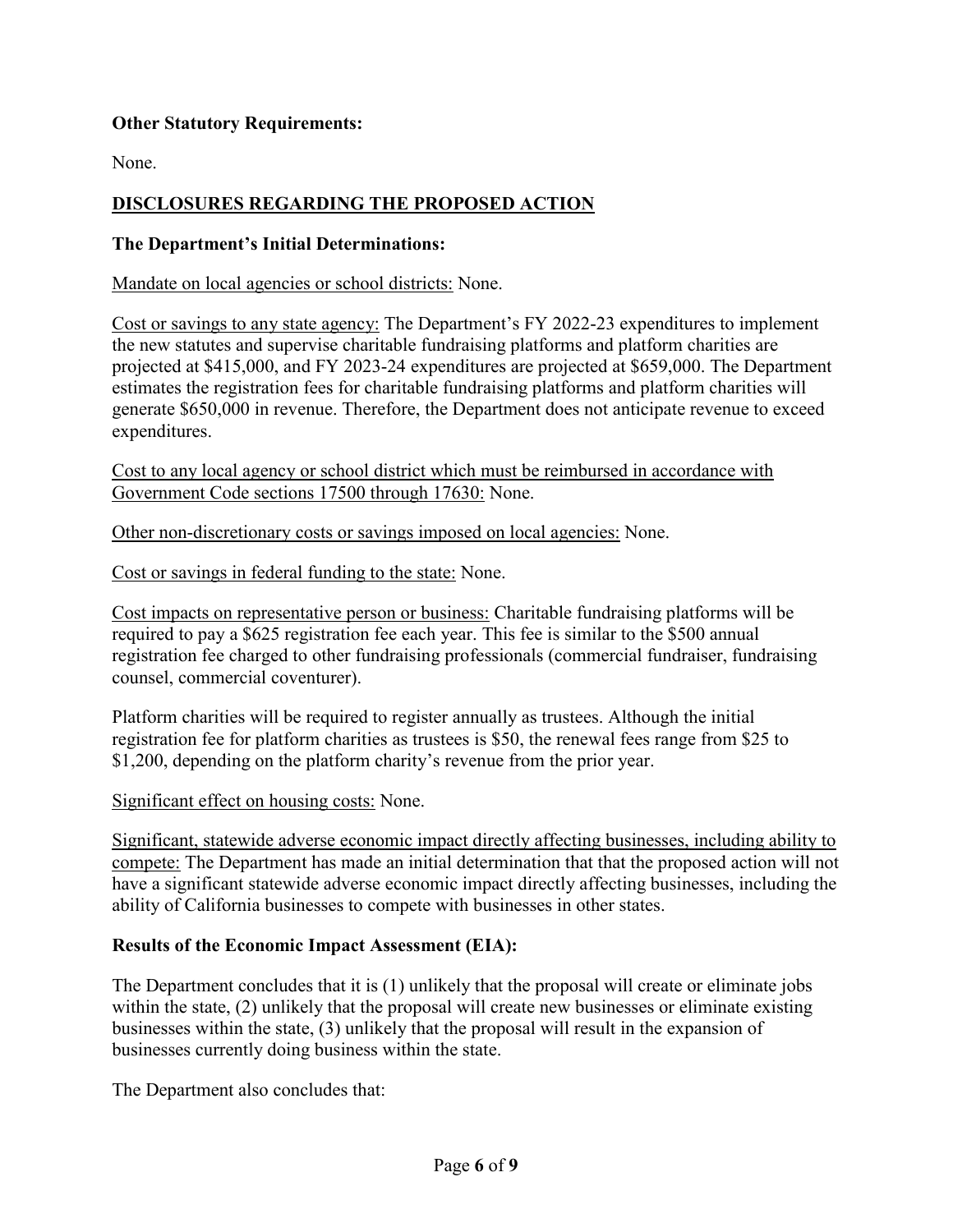(1) The proposal would benefit the health and welfare of the people of California by ensuring charitable assets donated by California residents are used for the intended purpose and for the benefit of California charitable beneficiaries.

(2) The proposal would not benefit worker safety because it does not regulate worker safety standards.

(3) The proposal would not directly benefit the state's environment because it does not change any applicable environmental standards. But these regulations will prevent the misuse of donations made through charitable fundraising platforms and platform charities to charities supporting environmental causes.

Business report requirement: The Department finds it is necessary for the health, safety or welfare of the people of this state that proposed sections 300, 301, 313, and 315, which require a report, applies to businesses. Existing law already requires charities, charitable trustees, professional fundraisers, and other persons or legal entities that hold or solicit charitable donations to register and report to the Registry of Charitable Trusts. The proposed amendments impose registration and reporting requirements on newly regulated charitable fundraising platforms and platform charities. These amendments will benefit the public who will receive more accurate information about charitable donations solicited through charitable fundraising platforms, registrants who will understand what information is required without needing to contact Registry staff, and the Department which will receive more accurate information used to safeguard charitable assets and protect the public from fraud and deceptive or unfair solicitations.

Small business determination: The Department has determined that the proposed action affects small businesses.

# **CONSIDERATION OF ALTERNATIVES**

In accordance with Government Code section 11346.5, subdivision (a)(13), the Department must determine that no reasonable alternative considered by the Department or that has otherwise been identified and brought to the attention of the Department would be more effective in carrying out the purpose for which the action is proposed or would be as effective and less burdensome to affected private persons than the proposed action or would be more cost-effective to affected private persons and equally effective in implementing the statutory policy or other provision of law.

The Department has determined that the proposed regulations are the most effective way for charitable organizations to provide required information to the Department. The proposed procedures and forms are the least burdensome way to ensure that charities provide all required information to the Department. The proposed procedures and forms also ensure that basic financial information will become available to the donating public promoting transparency and allowing for prospective donors to research and assess the performance of charitable organizations, including how they spend their charitable revenue and assets. The proposed regulations follow existing regulations governing the registration of charities, charitable trustees, professional fundraisers, and other persons or legal entities that hold or solicit charitable donations in California. By modeling existing registration and reporting requirements, the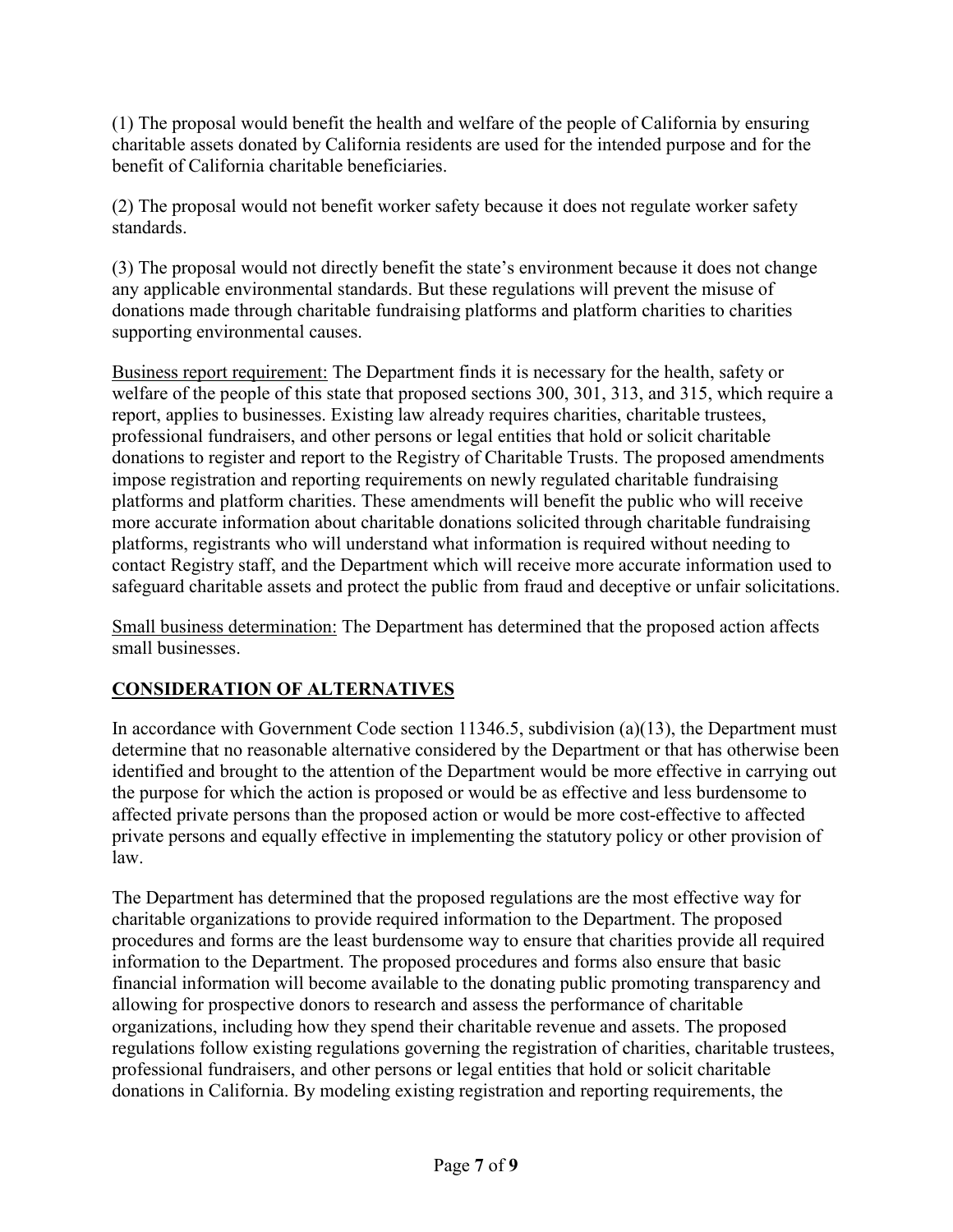proposed regulations efficiently implement AB 488 in a way that is already familiar to the regulated community.

# **CONTACT PERSONS**

Inquiries concerning the proposed administrative action may be directed to:

Department of Justice Office of the Attorney General Charitable Trusts Section Attn: Brian Armstrong, Deputy Attorney General 455 Golden Gate Ave., Suite 11000 San Francisco, CA 94102-7004 (415) 510-3758 [charities.regulations@doj.ca.gov](mailto:charities.regulations@doj.ca.gov)

Questions regarding procedure, comments, or the substance of the proposed action should be addressed to the above contact person. In the event the contact person is unavailable, inquiries regarding the proposed action may be directed to the following backup contact person:

> Marlon Martinez Department of Justice 300 South Spring Street, 9<sup>th</sup> Floor Los Angeles, CA (213) 269-6437 [regulations@doj.ca.gov](mailto:regulations@doj.ca.gov)

# **AVAILABILITY OF STATEMENT OF REASONS, TEXT OF PROPOSED REGULATIONS, AND RULEMAKING FILE**

The Department will have the entire rulemaking file available for inspection and copying throughout the rulemaking process at its office at the above address addresses upon appointment. As of the date this Notice of Proposed Rulemaking (Notice) is published in the Notice Register, the rulemaking file consists of this Notice, the Text of Proposed Regulations (the "express terms" of the regulations), new and newly revised registry forms incorporated by reference, the Initial Statement of Reasons, and any information upon which the proposed rulemaking is based. The text of this Notice, the express terms, the forms, the Initial Statement of Reasons, and any information upon which the proposed rulemaking is based are available on the Department's website at [https://oag.ca.gov/charities/laws.](https://oag.ca.gov/charities/laws) Please refer to the contact information listed above to obtain copies of these documents.

# **AVAILABILITY OF CHANGED OR MODIFIED TEXT**

After the Department analyzes all timely and relevant comments received during the 45-day public comment period, the Department will either adopt these regulations substantially as described in this notice or make modifications based on the comments. If the Department makes modifications which are sufficiently related to the originally-proposed text, it will make the modified text (with the changes clearly indicated) available to the public for at least 15 days